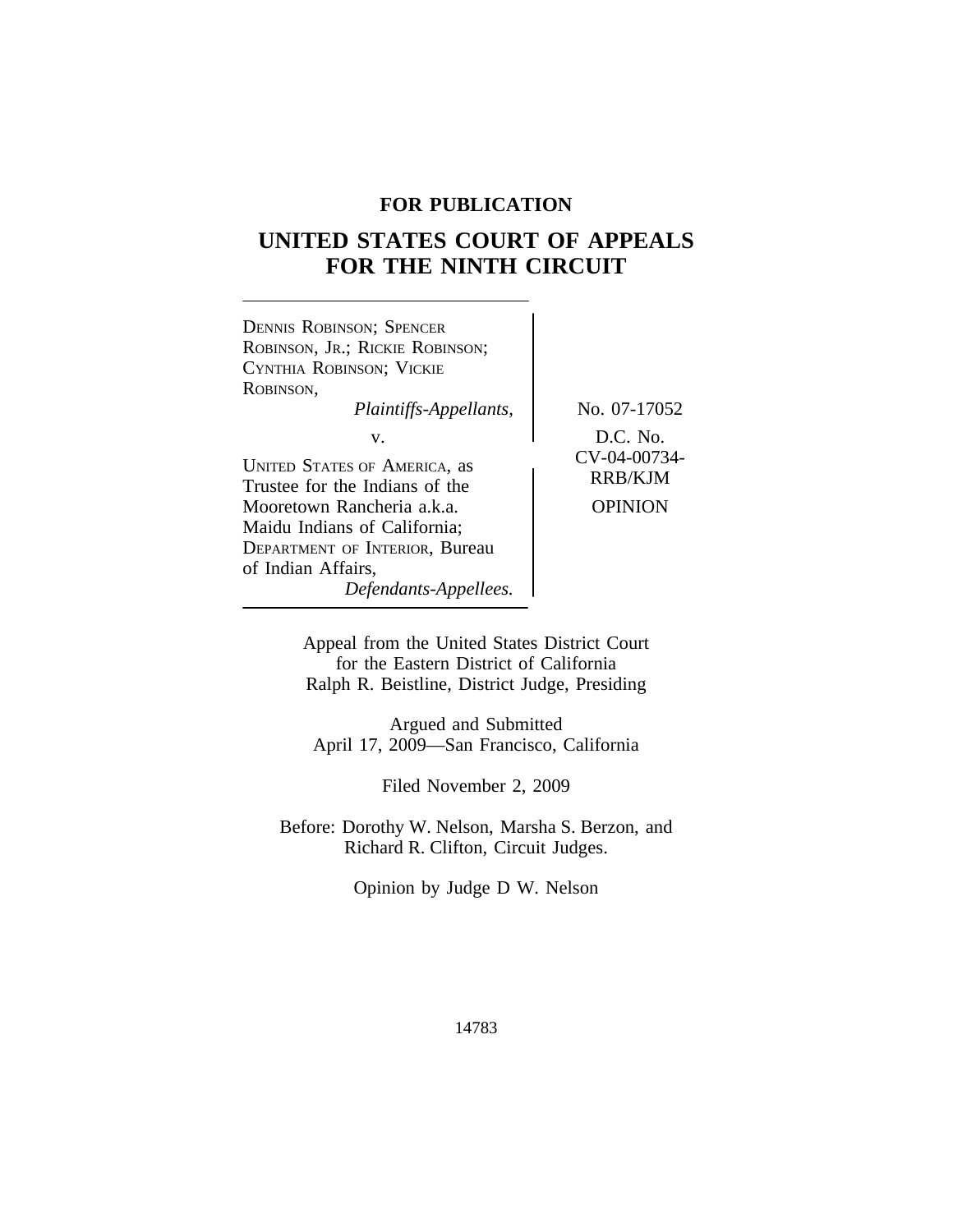# **COUNSEL**

Joseph P. Mascovich, Randolph Cregger & Chalfant LLP, Sacramento, California, for appellants Dennis Robinson, Spencer Robinson, Jr., Rickie Robinson, Cynthia Robinson, and Vickie Robinson.

Tamara N. Rountree, Environment & Natural Resources Division, United States Department of Justice, Washington, D.C., for appellee United States.

#### **OPINION**

D. W. NELSON, Senior Circuit Judge:

The Robinsons appeal the dismissal of their complaint for lack of subject matter jurisdiction due to the sovereignty of the United States government under the Quiet Title Act. We have jurisdiction pursuant to 28 U.S.C. § 1291, and we vacate the district court's order. We remand so that the district court may determine whether appellants may assert jurisdiction under the Federal Tort Claims Act.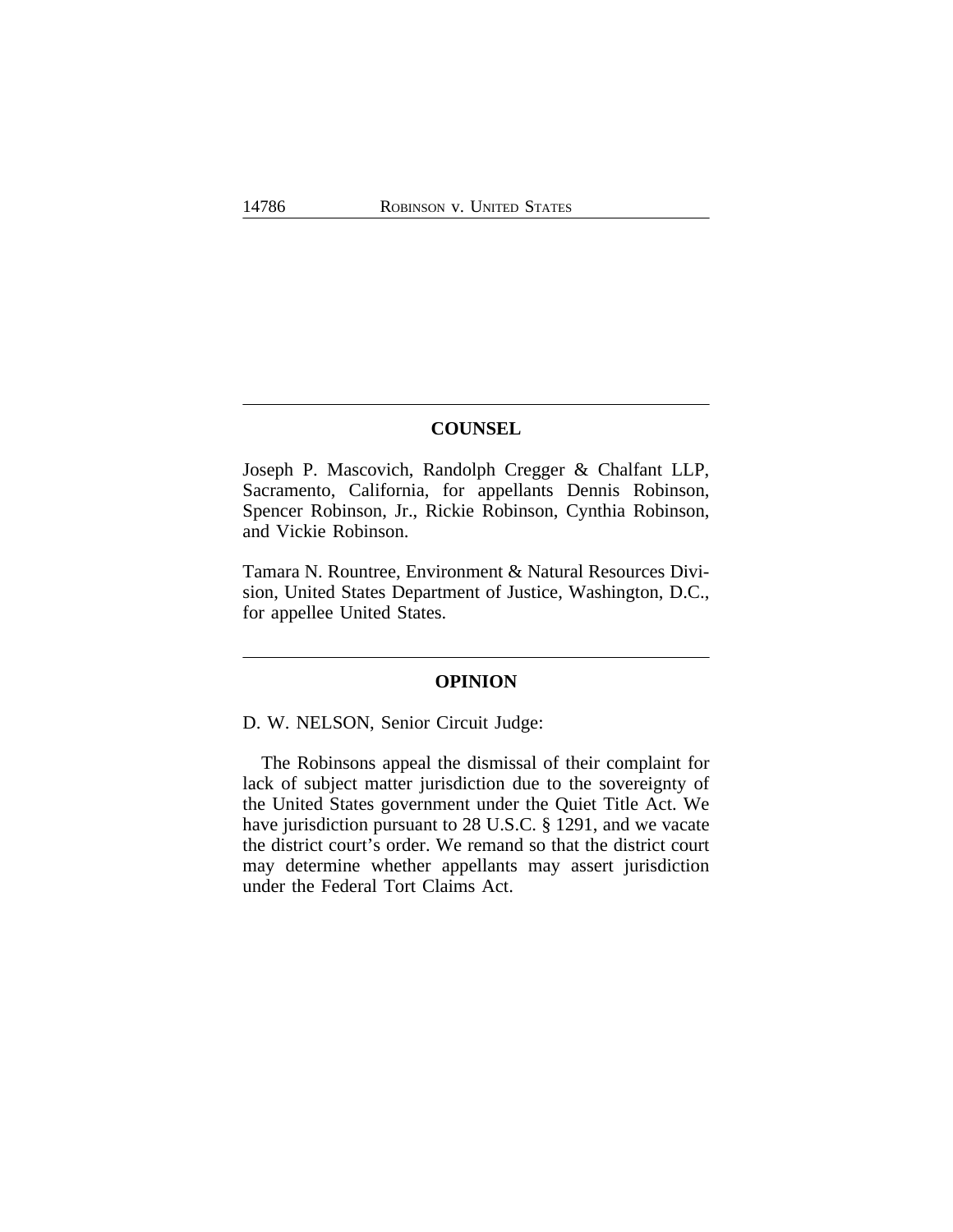## *FACTUAL AND PROCEDURAL HISTORY*

In the mid-1970s, Clinton and Lorene Miller and Spencer and Alverda Robinson purchased approximately 620 acres of land in Butte County, California. In 1978, a twenty-foot wide road, known as Alverda Drive, was built across Parcels 2, 3, and 4 of the lot. Alverda Drive connects several of the other parcels with local roads.

In 1979, the Robinsons and the Millers entered into a Road Maintenance Agreement (the "RMA") whereby they both agreed to bear the cost of maintaining "the roadways and drainage facilities." In 1980, the Millers gifted a portion of their land, as well as a sixty-foot "non-exclusive right of way for road and public utilities" over Parcels 2 through 4, to the Robinson family. The RMA was duly recorded.

Through a series of transactions, Parcels 2 through 4 were conveyed to the Indians of the Mooretown Rancheria, also known as the Maidu Indians of California (the "Maidu" or the "Tribe"). All of the grants noted the "60.00 foot right of way for road and public utility purposes" (the "easement"). The Maidu subsequently conveyed the parcels, subject to the easement, to the United States to hold in trust for the Tribe.

In the 1990s, the Maidu constructed homes and a casino on Parcel 4. In 2004, Dennis, Spencer, Rickie, Cynthia, and Vickie Robinson filed suit in the Eastern District of California alleging*, inter alia*, that an unshored slope caused subsidence and that a curb, concrete walkway, wrought iron fence, and fire hydrant encroached onto the easement. The complaint alleged disruption of lateral and subjacent support, negligence, and nuisance.

Although the Government did not dispute the existence of the easement, it filed a motion to dismiss arguing, *inter alia*, that the court lacked subject matter jurisdiction over the claim due to sovereign immunity. The district court agreed and dis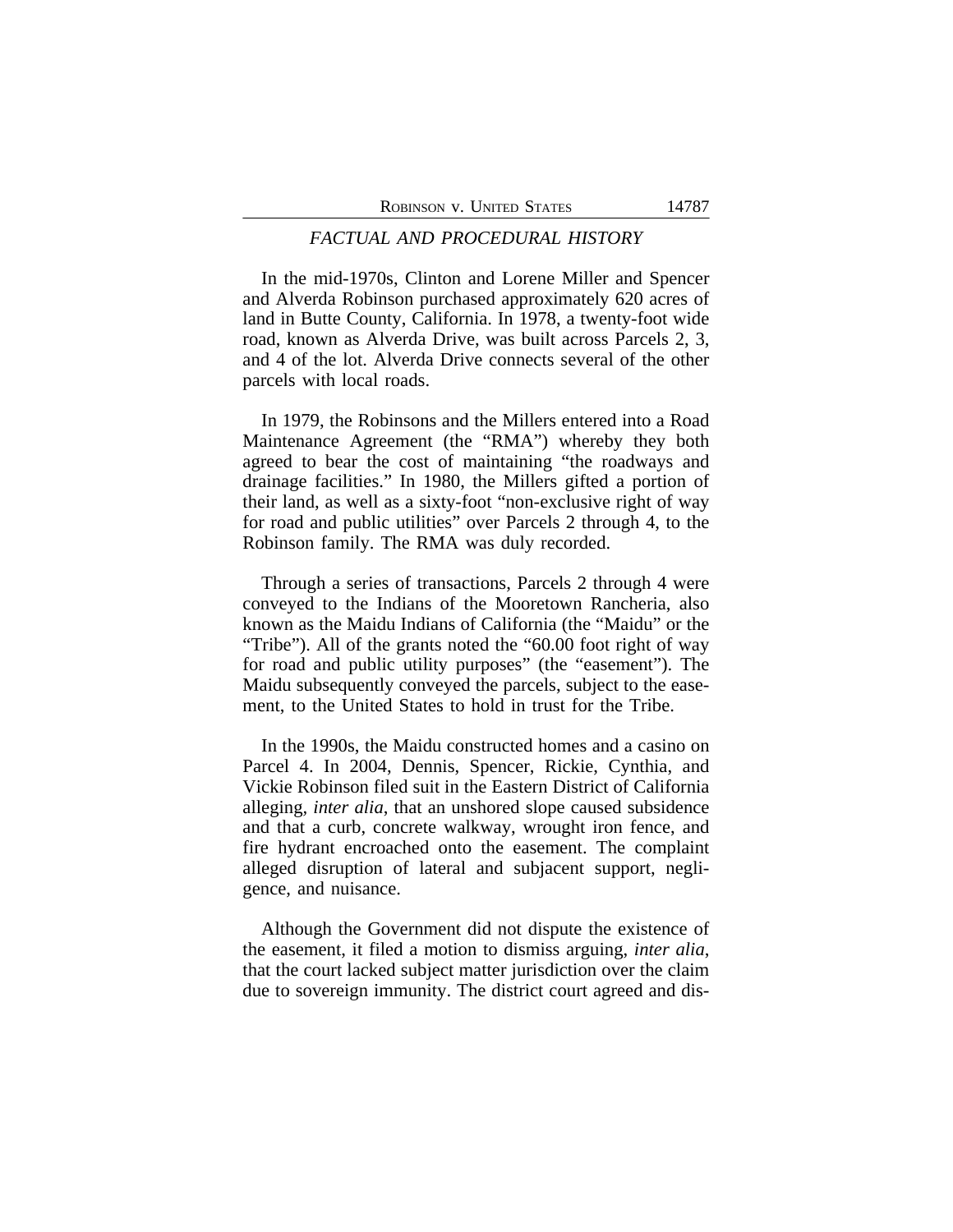missed the case for lack of subject matter jurisdiction. The Robinsons then timely appealed to this court.

# *STANDARD OF REVIEW*

"Unless the jurisdictional issue is inextricable from the merits of a case, the court may determine jurisdiction on a motion to dismiss for lack of jurisdiction under Rule 12(b)(1) of the Federal Rules of Civil Procedure." *Kingman Reef Atoll Invs., L.L.C. v. United States*, 541 F.3d 1189, 1195 (9th Cir. 2008). A district court may "hear evidence regarding jurisdiction" and "resolv[e] factual disputes where necessary." *Augustine v. United States*, 704 F.2d 1074, 1077 (9th Cir. 1983). "[N]o presumptive truthfulness attaches to plaintiff's allegations." *Id.* (internal quotation marks omitted). "Once challenged, the party asserting subject matter jurisdiction has the burden of proving its existence." *Rattlesnake Coal. v. E.P.A.*, 509 F.3d 1095, 1102 n.1 (9th Cir. 2007).

"Subject matter jurisdiction determinations are subject to de novo review." *State of Alaska v. Babbitt*, 38 F.3d 1068, 1072 (9th Cir. 1994) ("*Albert*"). "A district court's findings of fact relevant to its determination of subject matter jurisdiction are reviewed for clear error." *Kingman*, 541 F.3d at 1195.

#### *DISCUSSION*

Federal sovereign immunity insulates the United States from suit "in the absence of an express waiver of this immunity by Congress." *Block v. North Dakota*, 461 U.S. 273, 280 (1983).

**[1]** The Government argues that the Robinsons' suit falls within the purview of the Quiet Title Act ("QTA"), 28 U.S.C. § 2409a, which waives the Government's immunity in actions to quiet title. The QTA's waiver of sovereign immunity, however, "does not apply to trust or restricted Indian lands." *Id.*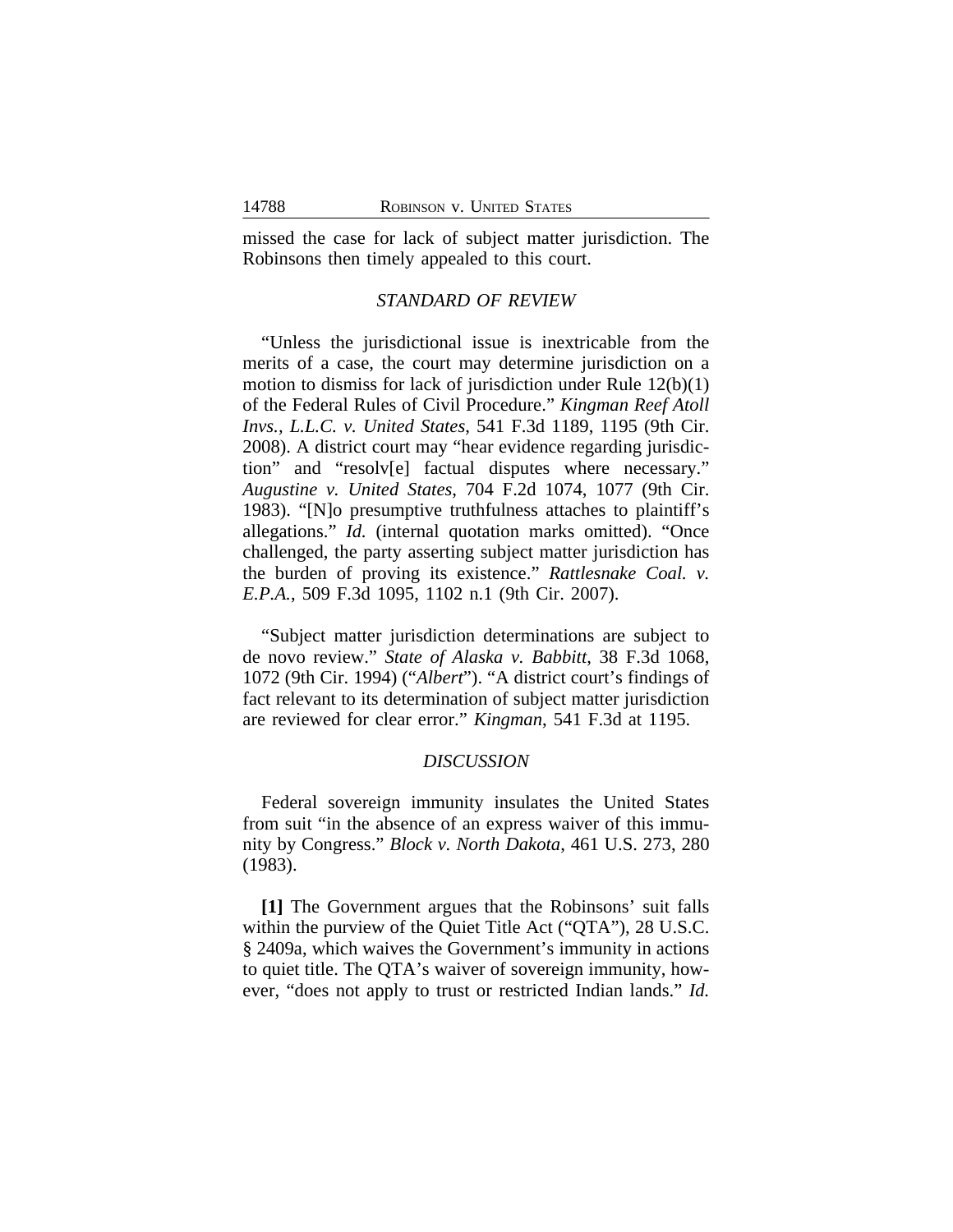ROBINSON V. UNITED STATES 14789

§ 2409a(a).<sup>1</sup> When the United States "has a colorable claim" that it holds the land in trust for an Indian tribe, courts do not have jurisdiction over a quiet title claim otherwise within the scope of the QTA. *State of Alaska v. Babbitt*, 182 F.3d 672, 675 (9th Cir. 1999) ("*Bryant*"); *Albert*, 38 F.3d at 1072-73; *Wildman v. United States*, 827 F.2d 1306, 1309 (9th Cir. 1987). There is no dispute that the Government holds the land in trust for the Maidu. Thus, if the Robinsons' suit falls within the substantive scope of the QTA, their claims must fail for lack of subject matter jurisdiction because the QTA "provide[s] the *exclusive* means by which adverse claimants [can] challenge the United States' title to real property." *Block*, 461 U.S. at 286 (emphasis added); *cf. Bryant*, 182 F.3d at 674 (noting that plaintiffs could not avoid the Indian lands exception of the QTA by claiming jurisdiction under the Administrative Procedure Act).

**[2]** The Robinsons argue that the QTA does not apply to their suit because theirs is not an action to quiet title; rather, they allege tort claims that fall within the purview of the Federal Tort Claims Act ("FTCA"), 28 U.S.C. §§ 1346(b)(1), 2674. Under the FTCA, there is no "Indian lands" exception. *See id.* Thus, if the QTA would not substantively apply but for the Indian Lands Exception, remand would be appropriate to determine whether jurisdiction over their suit lies under the FTCA.

Under the QTA,

The United States may be named as a party defendant in a civil action under this section *to adjudicate a disputed title to real property* in which the United States claims an interest, other than a security interest or water rights.

**<sup>1</sup>**Because the statute and cases frequently refer to Native American tribes as "Indians," we likewise use this terminology.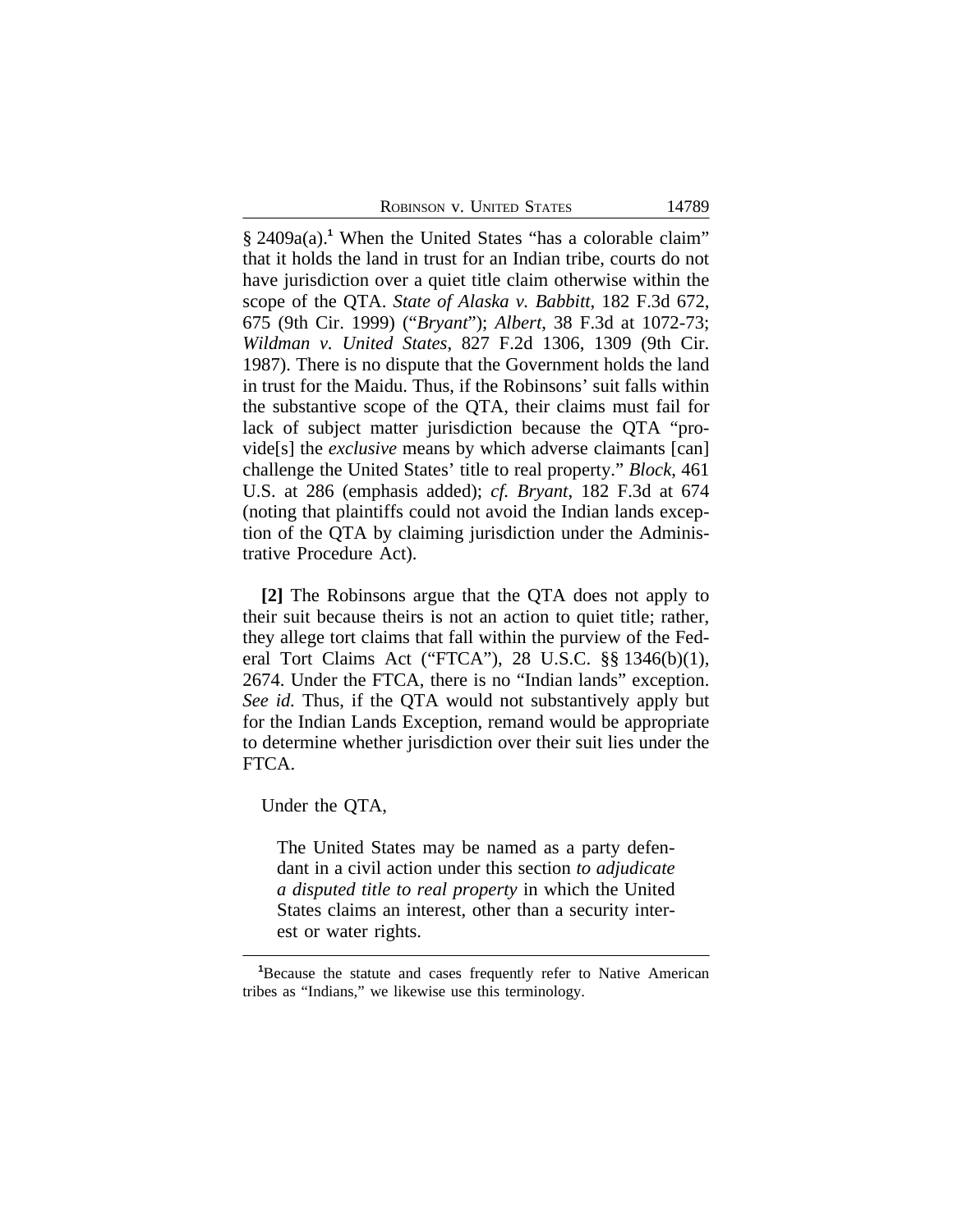#### 28 U.S.C. § 2409a(a) (emphasis added).

For a court to exercise jurisdiction under the QTA, "(1) the United States must claim an interest in the property at issue, and (2) there must be a disputed title to real property." *Leisnoi, Inc. v. United States*, 170 F.3d 1188, 1191 (9th Cir. 1999). Only the second requirement is at issue in this appeal.

**[3]** This court has repeatedly held that both disputes over the right to an easement and suits seeking a declaration as to the scope of an easement fall within the purview of the QTA. *See, e.g.*, *Skranak v. Castenada*, 425 F.3d 1213, 1218 (9th Cir. 2005) (dispute over plaintiff's right to an easement over national forest); *McFarland v. Norton*, 425 F.3d 724, 726-27 (9th Cir. 2005) (dispute over plaintiff's right to access a route through a national park); *Michel v. United States*, 65 F.3d 130, 131-33 (9th Cir. 1995) (per curiam) (dispute regarding the scope of easement over national wildlife refuge); *Shultz v. Dep't of Army*, 886 F.2d 1157, 1159-61 (9th Cir. 1989) (dispute arising because the army erected a fence and gate preventing public access to road even though federal land acquisition was "made 'subject to valid existing rights' "); *Narramore v. United States*, 852 F.2d 485, 490-92 (9th Cir. 1988) (dispute over whether flooding exceeded the scope of an easement).

**[4]** The Robinsons argue that unlike the plaintiffs described above, they do not seek a declaration either establishing their right to the easement or determining its scope; rather, they seek relief in tort. That is so. However, although the Robinsons' complaint does not seek a declaration of title as a remedy, resolution of their tort claims may require the court to consider the terms of the easement. Whether such a suit falls within the scope of the QTA is a question of first impression.

We look to the QTA to outline the boundaries of the United States' consent to suit and rely upon our familiar principles of statutory construction. "The purpose of statutory construction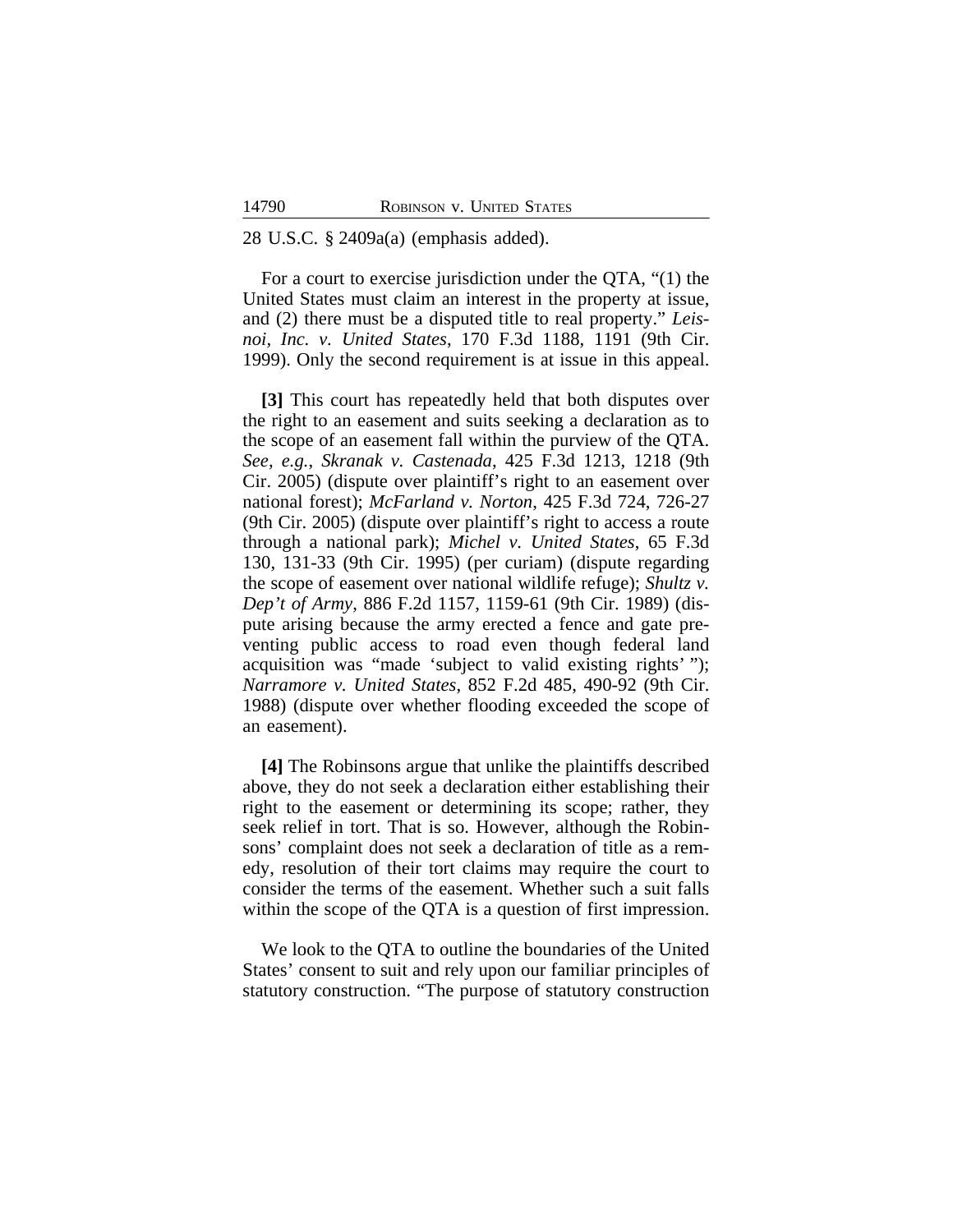ROBINSON V. UNITED STATES 14791

is to discern the intent of Congress in enacting a particular statute." *United States v. Daas*, 198 F.3d 1167, 1174 (9th Cir. 1999). "The first step in ascertaining congressional intent is to look to the plain language of the statute." *Id.* "The plain meaning of the statute controls, and courts will look no further, unless its application leads to unreasonable or impracticable results." *Id.* "[I]n ascertaining the plain meaning of the statute, the court must [also] look to . . . the language and design of the statute as a whole." *Nadarajah v. Gonzales*, 443 F.3d 1069, 1076 (9th Cir. 2006) (internal quotation marks and alterations omitted). Finally, "[i]f the statute is ambiguous . . . [,] courts may look to its legislative history for evidence of congressional intent." *Daas*, 198 F.3d at 1174.

**[5]** We therefore first turn to the text of the statute and the phrase "adjudicate a disputed title." The word "adjudicate" is defined as, *inter alia*, (1) "to settle finally (the rights and duties of the parties to a court case) on the merits of issues raised"; or (2) "to pass judgment on." WEBSTER'S THIRD NEW INTERNATIONAL DICTIONARY 27 (1968); *see Johnson v. Aljian*, 490 F.3d 778, 780 (9th Cir. 2007) (following "the common practice of consulting dictionary definitions to clarify the[ ] ordinary meaning" of statutory language) (internal quotation marks omitted). "Adjudicate" is thus ambiguous in this context. Although it certainly refers to the ultimate remedy, it could also include the legal findings upon which the ultimate determination rests.

**[6]** On the one hand, the statute is entitled the "Quiet Title Act," *see* 28 U.S.C. § 2409a, which would indicate that the act only applies to traditional "quiet title" actions. The legislative history, however, indicates that Congress did not intend to limit the waiver solely to the traditional "quiet title" cause of action; instead Congress was more generally concerned with interests that "cloud title," i.e., interests that raise questions that may *affect* the claim of title and pose problems in the future. In the accompanying House Report, Congress noted: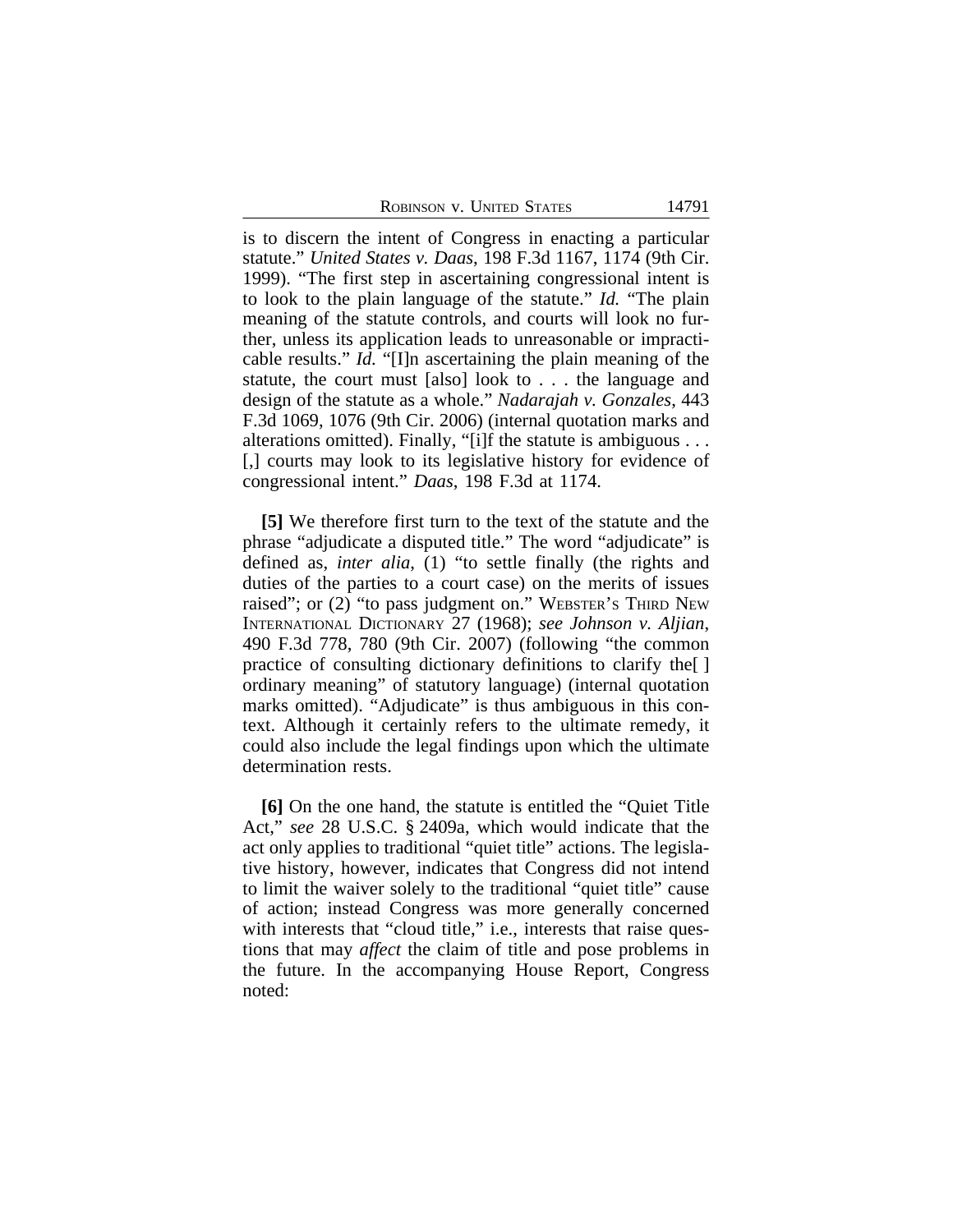The history of this type of action goes back to the Courts of England. Suits to quiet title or to remove a cloud on title originated in the equity court of England. They were in the nature of bills quia timet, which allowed the plaintiff to institute suits when an action would not lie in a court of law.[**<sup>2</sup>** ] For instance, a plaintiff whose title to land was continually being subjected to litigation in the law courts could bring a suit to quiet title in a court of equity in order to obtain an adjudication on title and relief against further suits. Similarly, one who feared that an outstanding deed or other interest might cause a claim to be presented in the future could maintain a suit to remove a cloud on title. . . . This, of course, is merely included to show the history of this type of action.

. . .

Perhaps the most common application of the proposed statute would be in boundary disputes between the United States and owners of adjacent property.

H.R. Rep. No. 92-1559, at 5-6 (1972), *as reprinted in* 1972 U.S.C.C.A.N. 4547, 4551-52.

**[7]** In interpreting 28 U.S.C. § 2410, an analogous statute which permits the United States to be a party in an action to "quiet title" to properties in which the United States has a lien, this circuit has noted that the phrase "comprehends a suit to remove a cloud upon the title of a plaintiff." *United States v. Coson*, 286 F.2d 453, 457 (9th Cir. 1961); *see also United*

**<sup>2</sup>**A "bill quia timet" was the "equitable bill used to guard against possible or prospective injuries." BLACK'S LAW DICTIONARY 156 (7th ed. 1999). "Quia timet is the right to be protected against anticipated future injury that cannot be prevented by the present action." *Id.* at 1260 (quoting 27A Am. Jur. 2d EQUITY § 93, at 581 (1996)).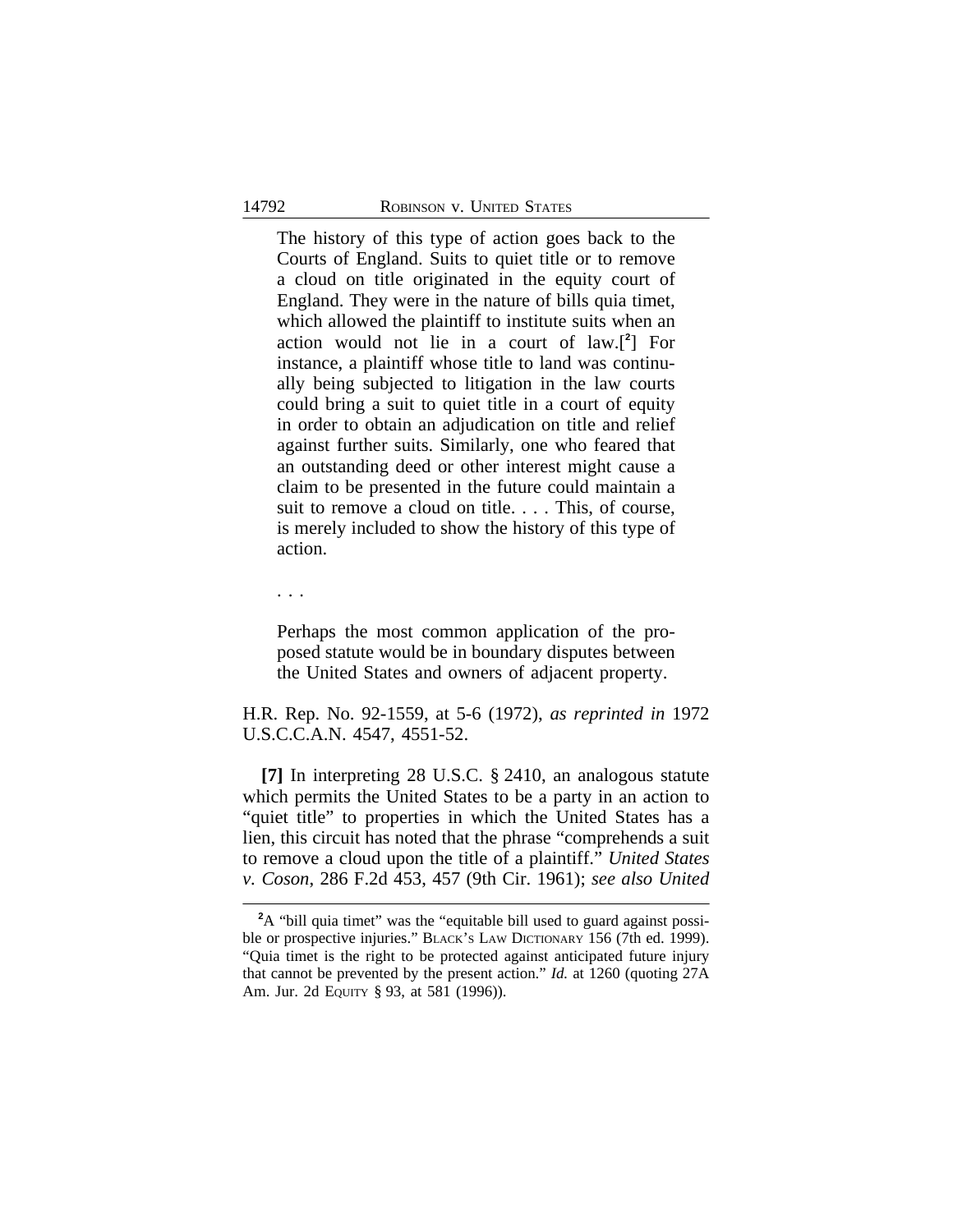ROBINSON V. UNITED STATES 14793

*States v. Bedford Assocs.*, 657 F.2d 1300, 1316 (2d Cir. 1981) (finding that § 2409a "plainly permits a variety of suits besides the typical quiet title action, in which adverse claimants to real property seek an adjudication of title as between themselves"); *Prater v. United States*, 612 F.2d 157, 159 (5th Cir. 1980) (same). Indeed, courts have impliedly held that the QTA was the exclusive remedy for suits that were not traditional "quiet title" suits but the remedy sought pragmatically involved some type of declaration as to the ownership rights of the parties. *See, e.g.*, *Metro. Water Dist. of S. Cal. v. United States*, 830 F.2d 139, 143 (9th Cir. 1987) ("Although MWD may not be seeking to quiet title to the land in itself, . . . [t]he effect of a successful challenge would be to quiet title in others than the Tribe."); *Bedford*, 657 F.2d at 1316 (permitting a mortgage foreclosure action against a property in which the United States had a leasehold interest because resolution of the claim clarified the respective rights of all the parties in the property); *Prater*, 612 F.2d at 159 (concluding that an alleged interest in equitable title was sufficient to sustain a claim under the QTA); *cf. County of Patrick, Va. v. United States*, 596 F.2d 1186 (4th Cir. 1979) (resolving a claim for interference with an easement under the Quiet Title Act without directly addressing jurisdiction). Where, on the other hand, there was no real dispute as to an ownership interest, courts have held that the QTA does not apply to a related tort claim. *See Dunbar Corp. v. Lindsey*, 905 F.2d 754, 759 (4th Cir. 1990) (permitting an action for trespass where the plaintiff did not assert an ownership interest in his complaint).

**[8]** We adopt a pragmatic approach and conclude that a suit that actually challenges the federal government's title, however denominated, falls within the scope of the QTA regardless of the remedy sought. To hold otherwise would merely allow parties to avoid the limitations of the QTA by raising contract or tort claims. At the same time, a suit that does not challenge title but instead concerns the use of land as to which title is not disputed can sound in tort or contract and not come within the scope of the QTA.